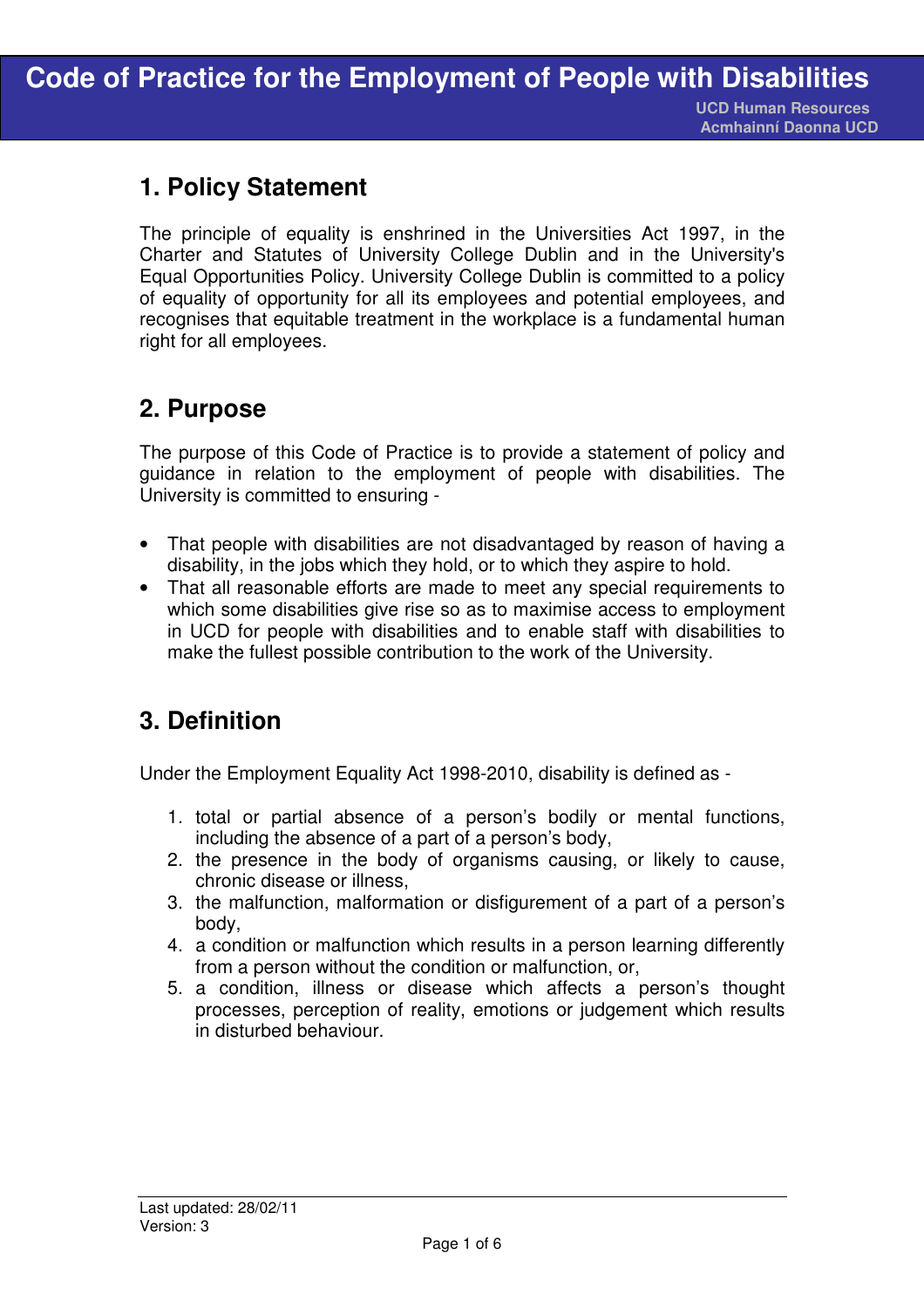I In the context of employment, the term "people with disabilities" means people with physical, sensory or psychological impairments, which may -

- Have a tangible impact on their functional capability to do a particular job; or
- Have an impact on their ability to function in a particular physical environment ; or
- $\bullet$  Lead to either direct or indirect<sup>1</sup> discrimination, in obtaining or keeping employment of a kind for which they would otherwise be suited;
- Staff with conditions of which the employer should be aware from a health and safety point of view (e.g. epilepsy grand mal, haemophilia, insulin dependent diabetes, restricted mobility, significant hearing impairment).

## **4. Scope of the Policy**

As part of its commitment to Equal Opportunities, the University aims to provide equality of opportunity in the attraction, employment and training of people with disabilities. UCD is seeking to encourage suitably qualified people with disabilities, to consider University College Dublin as a career choice.

### **4.1 Recruitment**

People with disabilities are encouraged to apply for any post in University College Dublin for which they are qualified and to have their applications considered on the basis of their abilities, qualifications and suitability for the work in question. No unnecessary or irrelevant obstacle will be placed in the way of people with disabilities applying for posts in University College Dublin. UCD will make all reasonable efforts to provide such special facilities and equipment as are necessary to enable applicants with disabilities to participate in competitions for posts for which they would otherwise be suited, unless such provision would place an unreasonable burden on the employer.

The following guidelines will apply in relation to recruitment:

#### **4.1.1 Job Description/Selection Criteria**

The job description and selection criteria must be drawn up objectively, using non-discriminatory and work-related criteria. Any requirements which may discriminate against disabled applicants and which are not essential for the

 1 Direct discrimination occurs when one person is treated less favourably than another on any of the nine grounds covered in the Employment Equality Acts, 1998 and 2004, i.e. gender, marital status, family status, sexual orientation, religion, age, disability, race, membership of the travelling community.

Indirect discrimination occurs where an employer sets down a provision which cannot be justified and that provision operates to disadvantage one of the nine categories covered and cannot be justified as being reasonable in all the circumstances of the case.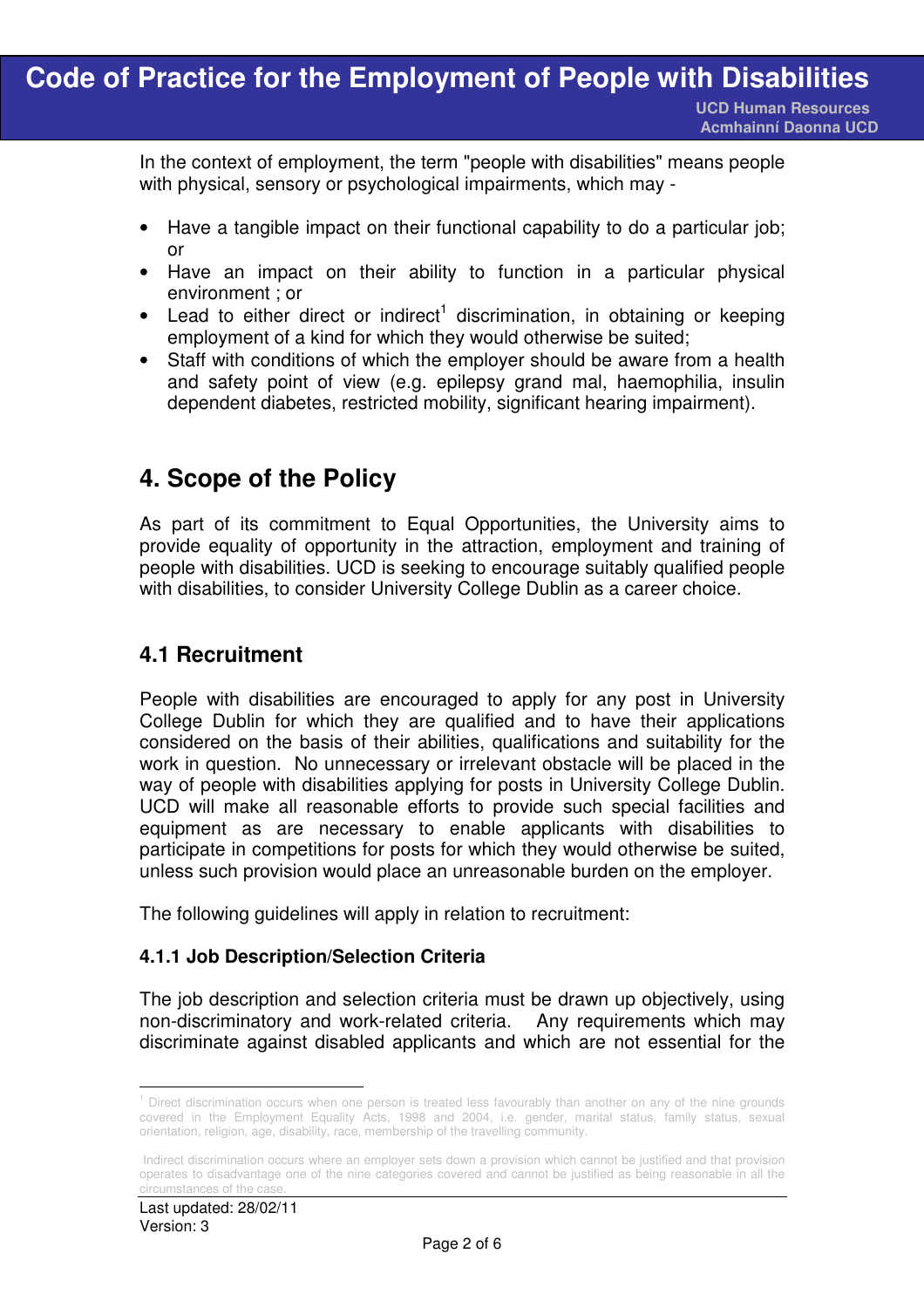job should be eliminated e.g.: Stipulating that a driving licence is required may be discriminatory if the job requires only limited travelling which could be done easily using public transport or by making other arrangements.

I

#### **4.1.2 Advertisements**

Through their contacts with organisations, which deal with disability and in their promotional literature, University College Dublin will encourage people with disabilities to consider UCD as a career choice. Both the advertisement and further particulars must not contain any job titles, headlines, illustrations or wording from which an inference could be drawn that disabled applicants would be treated less favourably than non-disabled applicants, or that the University would be unwilling to make a 'reasonable adjustment' in order for disabled applicants to be considered/selected.

#### **4.1.3 Job Application Forms/Curriculum Vitae**

The University will regularly monitor the content and format of application forms used in the University to ensure that no discriminatory questions will be used therein.

#### **4.1.4 Equal Opportunities Monitoring Form**

Statistics will be gathered to facilitate ongoing analysis of numbers of persons with disabilities.

#### **4.1.5 Interviews**

Letters inviting candidates for interview will include the following statement:

 'The University is committed to providing all candidates with the opportunity to compete fairly for jobs. If you have any special needs or requirements with regard to the arrangements for this interview and/or the skills test/presentation etc., please mention this to a UCD HR representative when you confirm your attendance'.

Assessment Boards will be briefed on this Code of Practice for the Employment of People with Disabilities and the Equal Opportunities Policy.

#### **4.2 Reception and Integration into the workplace**

It must be recognised that people with disabilities may encounter greater difficulties than others in adjusting to a new workplace. Good communication is a key requirement in overcoming difficulties that may arise. Full and frank discussion of the problems, which some staff with disabilities may encounter, is essential if difficulties are to be minimised. The following guidelines will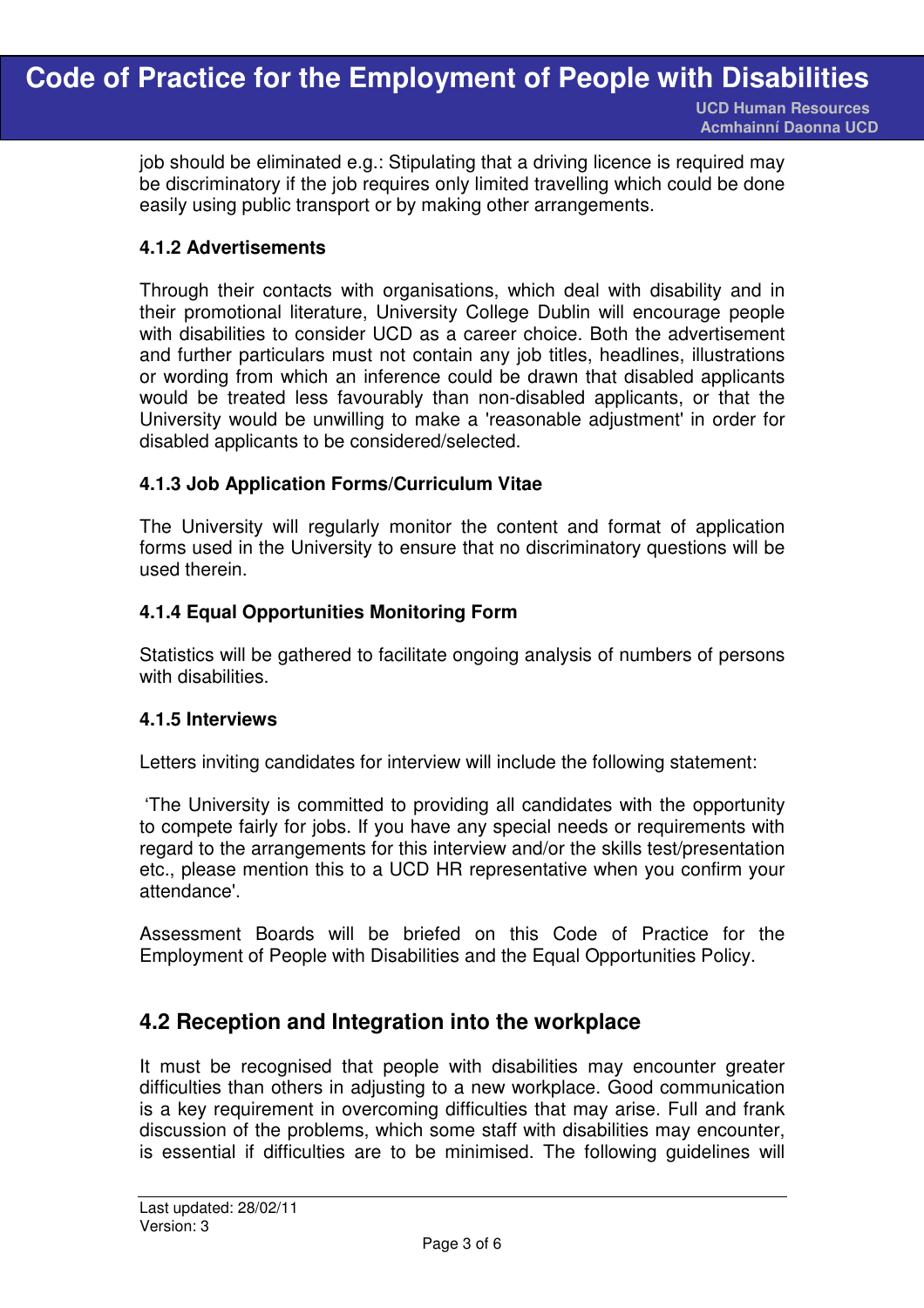apply in relation to the reception of staff with disabilities and their integration into the workplace -

- In deciding on the placement of a recruit with a disability, regard should be given to any particular issues that may require attention. For example, staff with mobility problems should, where possible, be located close to accessible toilets and entrances.
- The person who will be the new recruit's superior should be informed of the recruit's circumstances and should be involved in any discussions concerning special difficulties which might arise and special facilities which might be required.
- The probationary period should be managed in such a way as to take account of any particular difficulties which may be encountered by an employee with a disability.

### **4.3 Career Development and Training**

Staff with disabilities will have the same opportunities as other staff to develop full and rewarding careers in UCD. The following guidelines will apply in relation to career development -

- In assigning duties to staff with disabilities, care should be taken to ensure, to the greatest extent possible, that they are given the same opportunities as other staff to acquire the range of skills and experience necessary for future career development.
- Staff with disabilities will be offered the same access to training as other staff and measures will be taken to ensure they are not inhibited from availing of such opportunities by problems of physical or sensory access to training centres or conference rooms or by the format of training materials.
- Staff with disabilities will have equal access to promotional opportunities.
- Staff with disabilities will be offered appropriate opportunities to broaden their experience, acquire new skills and to develop their full potential.

### **4.4 Accommodation and Equipment**

Modifications to the working environment may be required to ensure that some people with disabilities can operate effectively. In certain cases mechanical aids can greatly enhance the comfort and efficiency of the staff concerned. It is the policy in UCD to ensure that, insofar as is practical, the working environment is such as to minimise problems which face staff, inclusive of staff with disabilities.

The following guidelines will apply in relation to accommodation and equipment -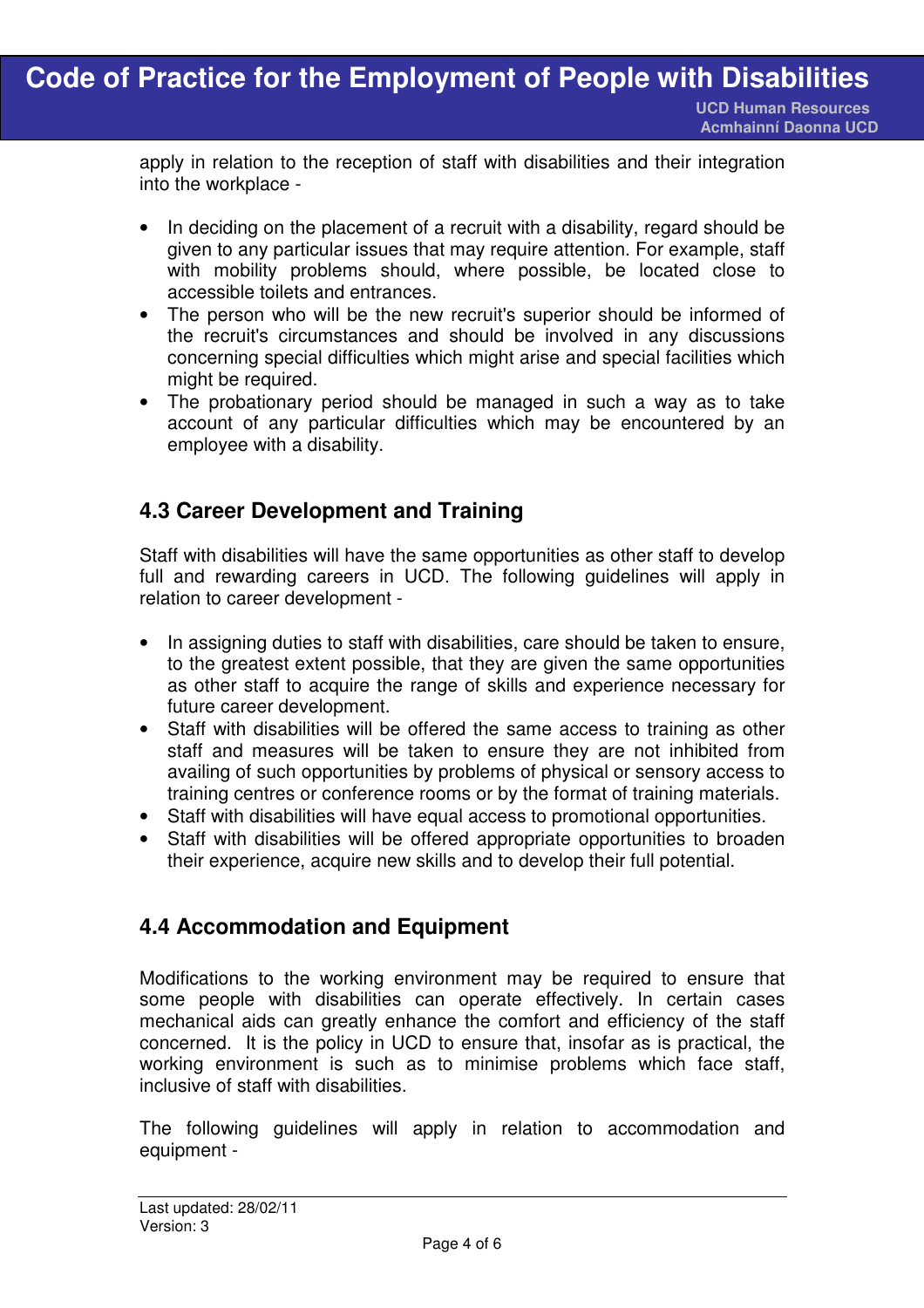- I • UCD will take the requirements of people with disabilities fully into account in their assessment of buildings for development.
- In undertaking any significant structural alteration to or renovation of an existing building, UCD will, insofar as is practicable, include in the works such alterations as are necessary to bring the building concerned up to an acceptable standard of accessibility for people with disabilities, and at a minimum in accordance with Part M of the Building Regulations, August 2000.
- Managers should consult staff with disabilities about any equipment, which might enhance their efficiency and effectiveness in performing their duties, and adopt a positive approach to reasonable requests for such equipment.

### **4.5 Safety, Health and Welfare at work**

The University has obligations under the health and safety legislation to make every effort, insofar as is reasonably practicable, to provide a safe and healthy working environment for its entire staff. The new employee's manager should be informed of the employee's particular circumstances insofar as they have an effect on work practices, and how the employee will fulfil their duties and responsibilities. The Safety Office will advise the unit where the person with a disability works, of their particular obligations under Health, Safety and Welfare at Work legislation. This advice takes the form of hazard identification and control measures exercise for the person with disabilities in their work environment.

The University will liaise with its Occupational Health Providers in meeting the requirements of this policy.

#### **4.6 Support for staff who become disabled**

Experiencing gradual loss of function or becoming disabled can lead to uncertainty, insecurity and loss of confidence for an individual. A flexible, understanding and supportive approach will enable the newly disabled member of staff to continue to contribute to the University. An existing member of staff, newly disabled or facing disability, may have no idea what his/her future needs will be with regard to possible adjustments to premises. equipment or working arrangements etc. The individual and (if requested) his/her trade union representative should be involved (including when he/she is on sick leave) in any decisions that directly affect his/her working life.

In accordance with the provisions of this policy, the University will make all reasonable accommodations to meet the requirements of a staff member who becomes disabled and to provide the appropriate supports, and as far as is practicable, make necessary adjustments to their working conditions.